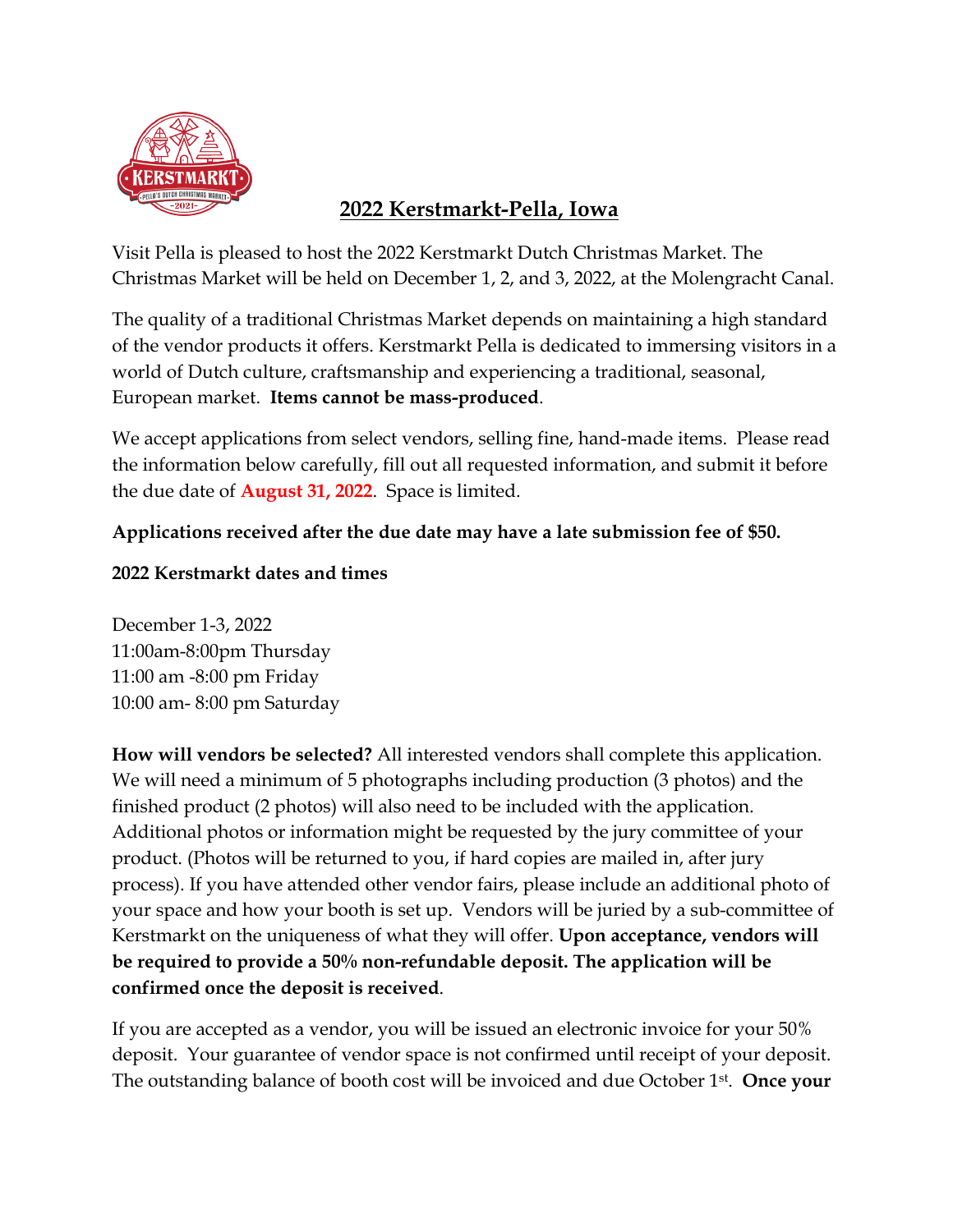**application is accepted, you will receive a packet with further Kerstmarkt information, rules, and regulations for the market.**

## **Vendor Hut Information**

- Well-lit 10' wide by 8' deep booth or  $5' \times 8'$
- entry walk-in door with lock
- Double Dutch front entry doors (total of 6' wide) with locks to be used as entrance openings or counter openings
- Electricity is supplied to the hut. Extension cords within the hut will not be supplied, you are welcome to bring them on your own.
- An Infrared heater will be provided. **No other generators or heaters will be allowed.**
- Signage: One sign provided showcasing your business.

#### **What is my fee to participate as a Kerstmarkt Vendor?**

| Type of Vendor                 | <b>Fee</b> |
|--------------------------------|------------|
| Kerstmarkt 10'x8' booth        | \$300      |
| Kerstmarkt $5' \times 8$ booth | \$200      |
| Mobile Cart                    | \$100      |

## **Assignments**

 Vendor space is not confirmed until full payment has been received. Booth assignments are to be provided to vendors by November 15, 2022. Booth location is subject to change. Vendor placement will be assigned to best benefit guests attending the market along with the vendor's success for sales and the overall success of Kerstmarkt.

## **Cancellation of the Event**

Pella Kerstmarkt has the sole right and discretion to cancel or postpone the event. If the event's cancellation is inevitable, the vendor releases and forever discharges Pella Kerstmarkt and those involved, officials, volunteers, organizations, city, from any liability, loss, harm, and claims for damages, plus all claims whatsoever, which arise from such postponement or cancellation.

## **Non-profit organizations are limited to 10% of our market.**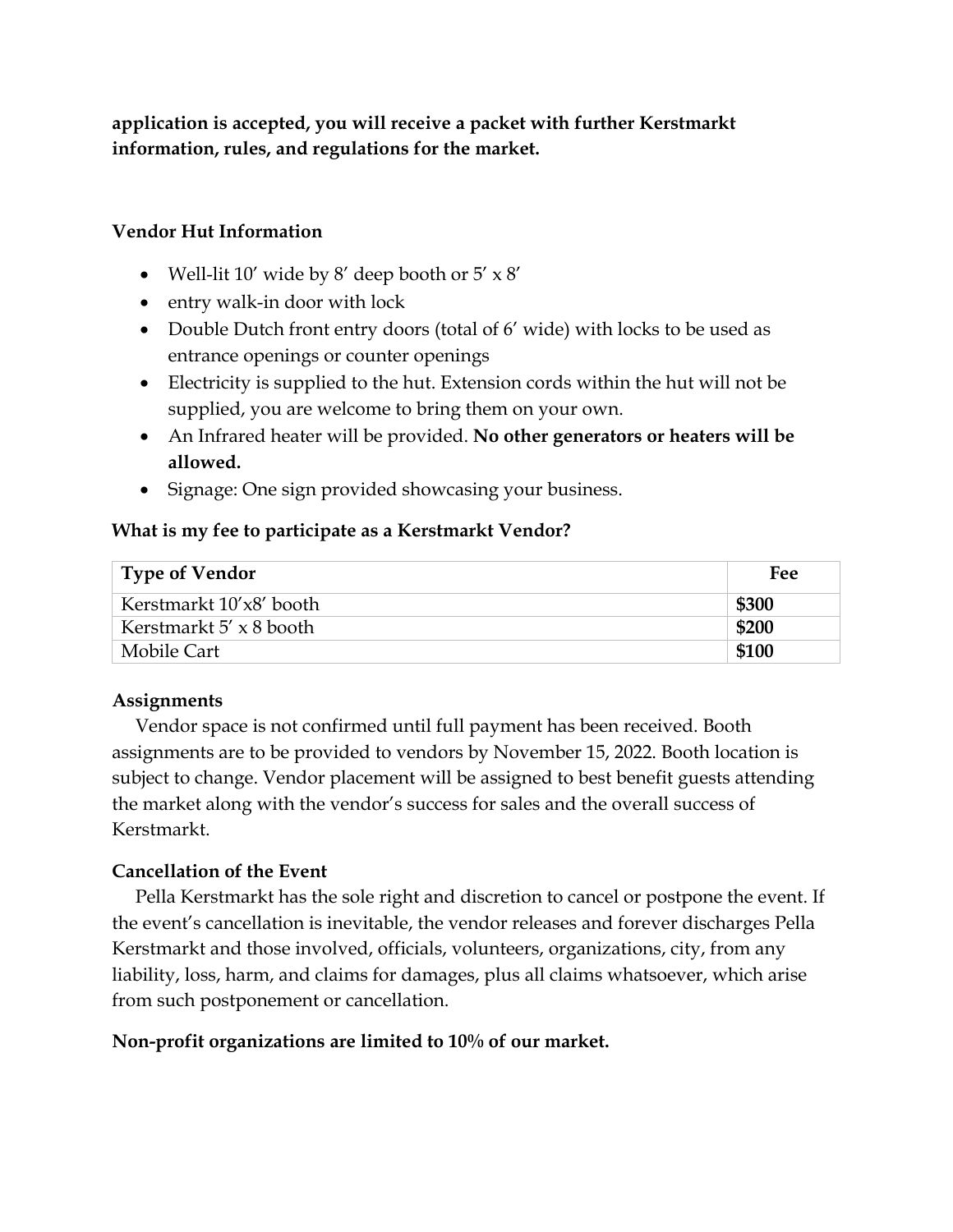| Rendition of the actual booth                                                                                                                                                                                                                                                                                                                                                                                                                                                                                                                  |
|------------------------------------------------------------------------------------------------------------------------------------------------------------------------------------------------------------------------------------------------------------------------------------------------------------------------------------------------------------------------------------------------------------------------------------------------------------------------------------------------------------------------------------------------|
| Name of Vendor: Name of Vendor:                                                                                                                                                                                                                                                                                                                                                                                                                                                                                                                |
|                                                                                                                                                                                                                                                                                                                                                                                                                                                                                                                                                |
|                                                                                                                                                                                                                                                                                                                                                                                                                                                                                                                                                |
|                                                                                                                                                                                                                                                                                                                                                                                                                                                                                                                                                |
| Phone: Phone and Phone and Phone and Phone and Phone and Phone and Phone and Phone and Phone and Phone and Phone and Phone and Phone and Phone and Phone and Phone and Phone and Phone and Phone and Phone and Phone and Phone                                                                                                                                                                                                                                                                                                                 |
| I am willing and able to furnish proof of insurance before Kerstmarkt acceptance.<br>Applicants do not need to show proof of policy upon applying but will be required to<br>provide a certificate of insurance before final acceptance. The vendor agrees to purchase<br>and provide a Certificate of General Commercial Liability Insurance with \$1,000,000<br>limits and name Kerstmarkt Pella Dutch Market as Additional Insured and Certificate<br>holder. The certificate MUST be on file before you can vend at the show. __ (initial) |
| Request booth Size                                                                                                                                                                                                                                                                                                                                                                                                                                                                                                                             |
| Merchandise to be sold (Include photos too):                                                                                                                                                                                                                                                                                                                                                                                                                                                                                                   |
|                                                                                                                                                                                                                                                                                                                                                                                                                                                                                                                                                |
|                                                                                                                                                                                                                                                                                                                                                                                                                                                                                                                                                |
|                                                                                                                                                                                                                                                                                                                                                                                                                                                                                                                                                |